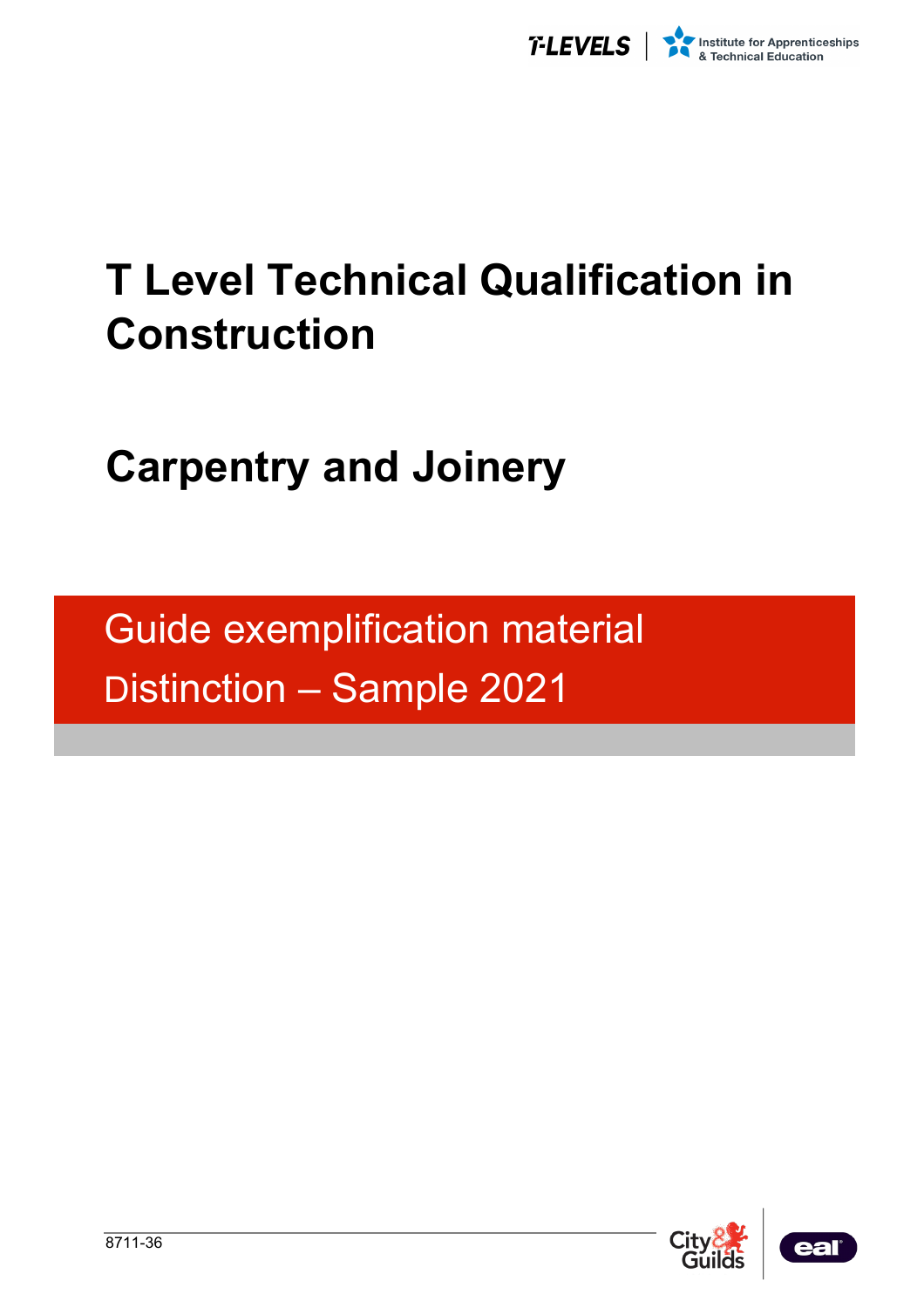# **Contents**

| Introduction                                                                                        | 3  |
|-----------------------------------------------------------------------------------------------------|----|
| <b>Grade descriptors</b>                                                                            | 4  |
| Task 1 - Prepare and plan for the production of complex timber-based products                       | 5  |
| <b>Candidate evidence</b>                                                                           | 5  |
| Task 1 – Risk assessment                                                                            | 5  |
| Commentary                                                                                          | 6  |
| <b>Candidate evidence</b>                                                                           | 7  |
| Task 1 - Cutting/Component list                                                                     | 7  |
| <b>Commentary</b>                                                                                   | 7  |
| <b>Candidate evidence</b>                                                                           | 7  |
| Task 1 – Setting out rod (rod production) and communication of rod detail to the project<br>manager | 7  |
| <b>Commentary</b>                                                                                   | 9  |
| Task 2 - Produce complex timber-based products                                                      | 10 |
| <b>Candidate evidence</b>                                                                           | 10 |
| Task 2 – Produce timber-based products                                                              | 10 |
| Photographic/video evidence for Task 2                                                              | 11 |
| <b>Commentary</b>                                                                                   | 12 |
| Task 3 - Assemble and fix complex timber-based products                                             | 13 |
| <b>Candidate evidence</b>                                                                           | 14 |
| Task 3 – Assemble and fix complex timber-based components                                           | 14 |
| Photographic/video evidence for Task 3                                                              | 15 |
| <b>Commentary</b>                                                                                   | 16 |
| Task 4 - Install complex timber-based products and components                                       | 17 |
| <b>Candidate evidence</b>                                                                           | 17 |
| Task 4 - Install complex timber-based products and components                                       | 17 |
| Photographic/video evidence for Task 4                                                              | 18 |
| <b>Commentary</b>                                                                                   | 19 |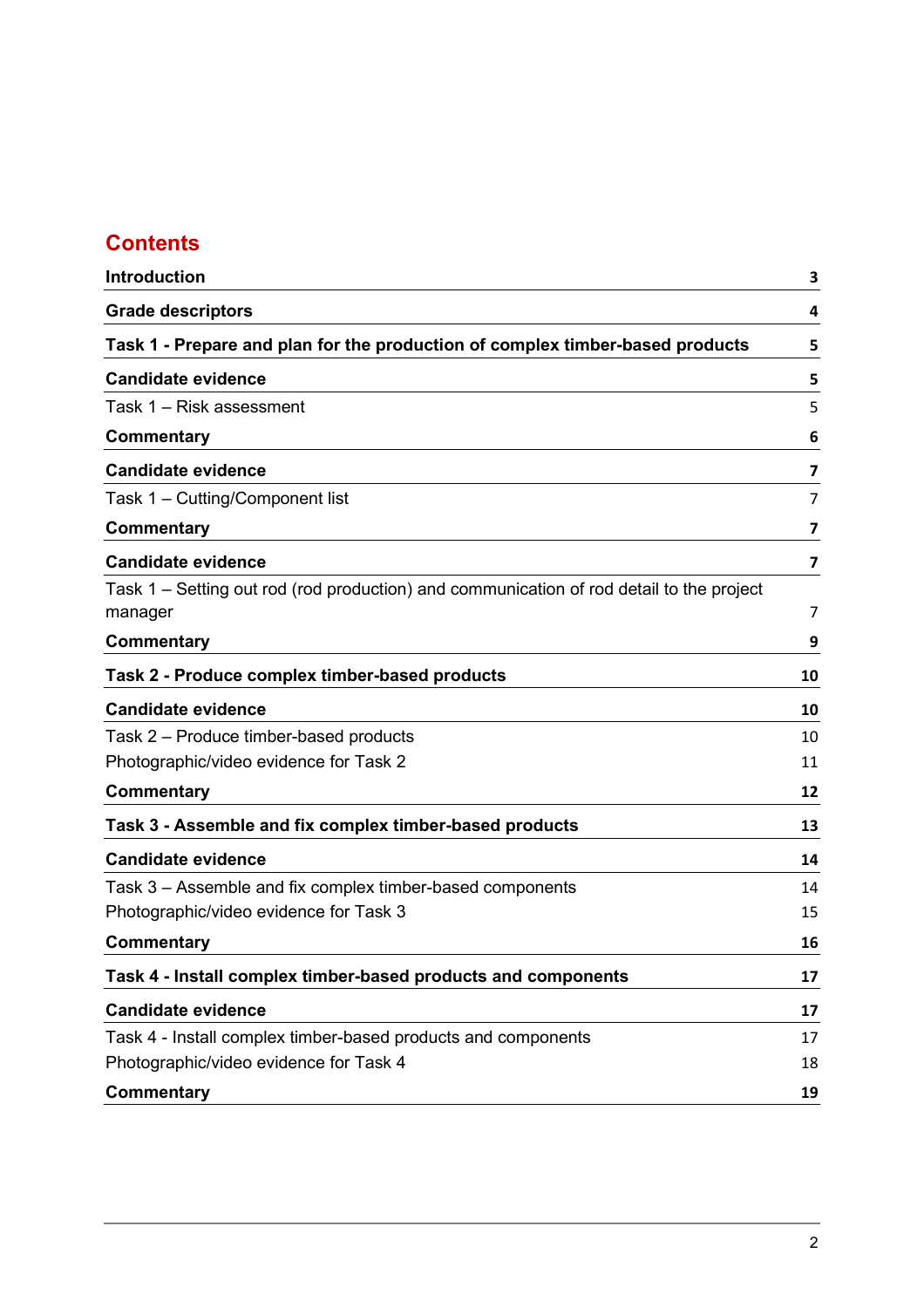## <span id="page-2-0"></span>**Introduction**

The sample assessment materials within this document refers to the carpentry and joinery sample occupational specialism assignment. The aim of these materials is to provide centres with examples of knowledge, skills and understanding that attest to distinction grade. The examples provided do not reflect all evidence from the sample assignment as the focus of this material is the quality and standards that need to be achieved rather than the volume of exemplar evidence provided. However, the examples provided are representative of all tasks in the sample assignment. It is important to note that in live assessments a candidate's performance is very likely to exhibit a spikey profile and standard of performance will vary across tasks. Threshold competence will be based on a synoptic mark across all tasks.

The materials in this GEM are separated into the sections as described below. Materials are presented against a number of tasks from the assignment.

**Task** – This section details the tasks that the candidate has been asked to carry out. What needs to be submitted for marking and any additional evidence required including any photograph/video evidence. Also referenced in this section are the assessment themes the candidates will be marked against when completing the tasks within it. In addition, candidate evidence that has been included or not been included in this GEM has been identified within this section.

In this GEM there is candidate evidence from:

Task 1

Task 2

Task 3

Task 4

**Candidate evidence** – This section includes a description of the task and how the task links to the relevant assessment themes. It may also include the candidates work, photographs/videos of the work in production (or completed) and practical observation records of the assessment completed by centre assessors. This will be actual evidence that was captured as part of the assessment and then internally marked by the centre assessor.

**Commentary section -** This section includes detailed comments to demonstrate how the candidate evidence attests to the standard of distinction competence by directly correlating to the grade descriptors for this occupational area. Centres can compare the evidence against the performance indicators in the marking grid descriptors within the assessor packs, to provide guidance on the knowledge, skills and understanding that needs to be achieved for distinction competence.

It is important to note that the commentary section is not part of the evidence or assessment but are evaluative statements on how and why that piece of evidence meets a particular standard.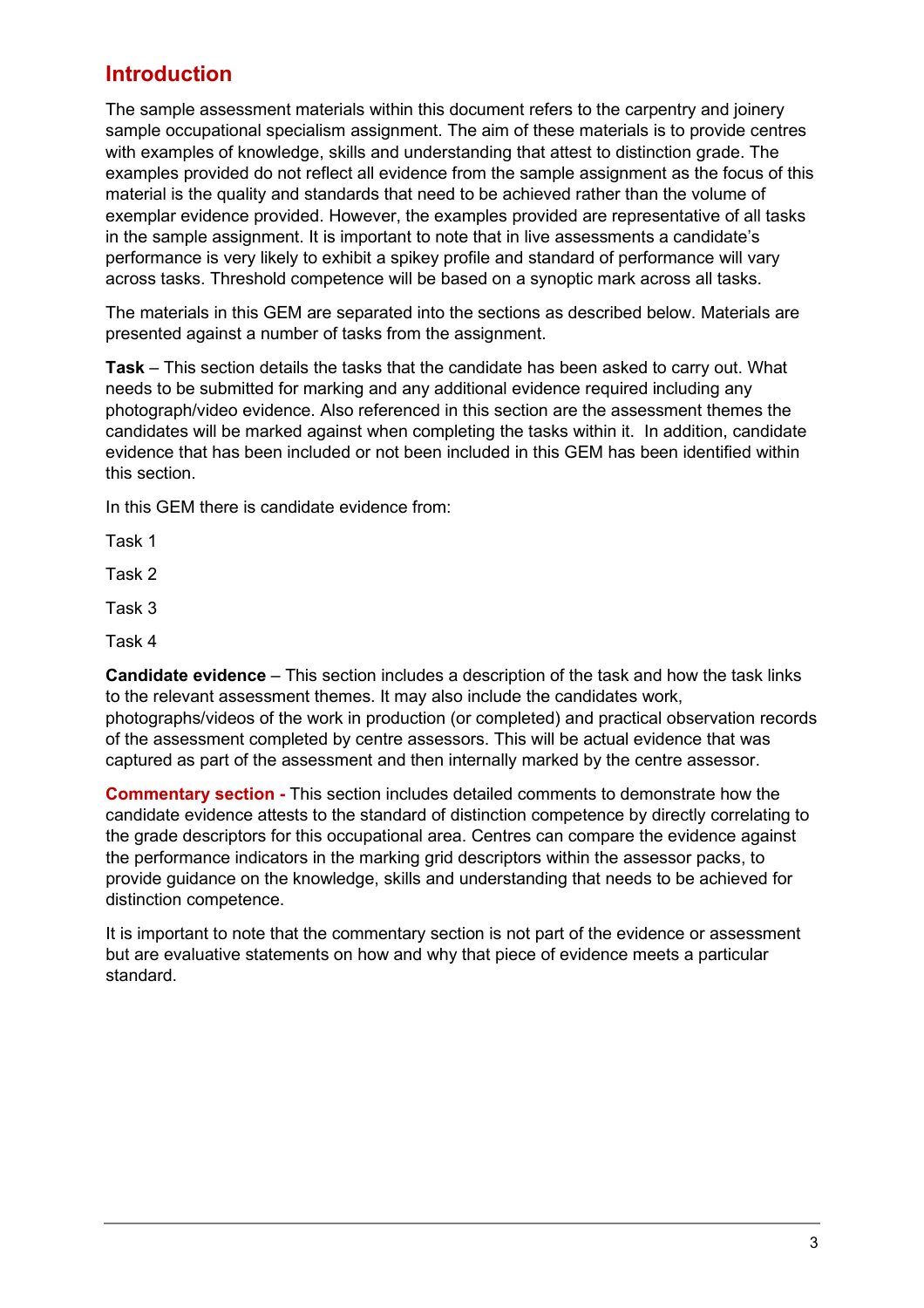## <span id="page-3-0"></span>**Grade descriptors**

#### **To achieve a distinction a candidate will be able to:**

Demonstrate an exemplary performance that fully meets the requirement of the brief, demonstrating excellent technical skills and techniques for carpentry, joinery production and fitting, and is able to enter the industry to begin to work in the occupational area.

They will demonstrate relevant and comprehensive knowledge and understanding of component production, assembly, finishing of carpentry and joinery as well as fitting joinery products and carpentry and joinery principles and processes.

They will work safely and make informed and appropriate use of tools, materials, and equipment within the construction environments that they are operating.

Competently and independently, they will interpret information, demonstrate excellent planning, assess risk, and follow safe working methods when applying the technical skills to practical tasks and procedures.

Carry out tasks to an exemplary standard as recognised by industry, producing an excellent quality of work that meets acceptable tolerances, regulations, and standards.

Solution focussed, confidently completing complex tasks and rectifying faults in carpentry and joinery. They will be able to accurately research, identify and rectify issues independently.

Consistently use industry terminology appropriately in both written and verbal contexts.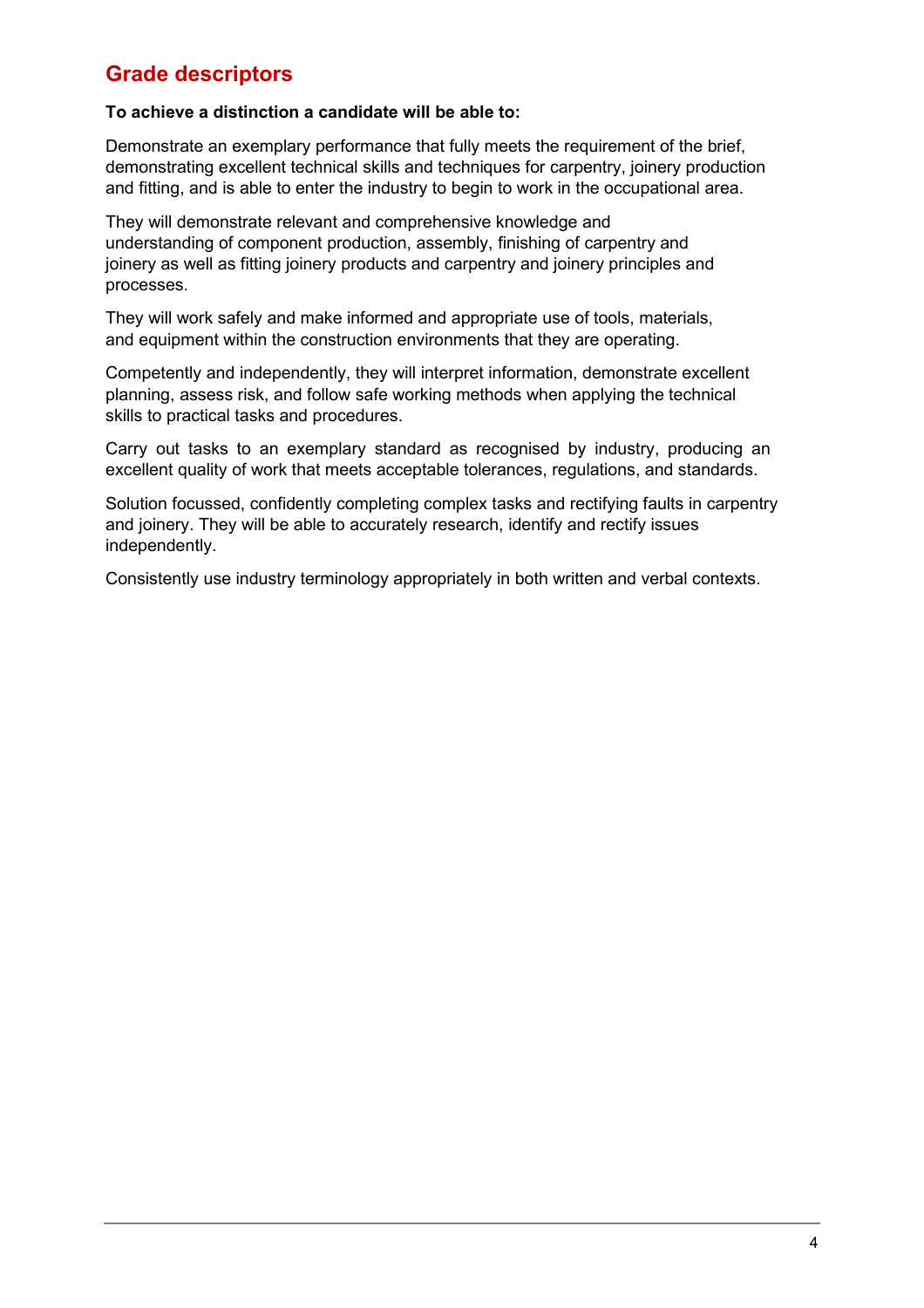# <span id="page-4-0"></span>**Task 1 - Prepare and plan for the production of complex timberbased products**

(Assessment themes: Health and Safety and Design and Planning)

For task 1 candidates need to produce the following pieces of evidence:

- Method statement
- Risk assessment
- Material list also containing tools and equipment
- Cutting/component list
- Setting out rod, cutting and components list and head templates of window
- Setting out wall plate and ridge board/produce pattern rafter ready for roof construction
- Site measurements establishing the run of the roof, calculations of lengths and angles and quantity of materials required
- Communicate/present the work plan to the project manager including the rod and head template of the window prior to manufacture

For illustration, the guided exemplification materials (GEM) for Task 1 contain examples of candidate evidence for the following assessment requirements only:

- Risk assessment
- Cutting/components list
- Setting out rod
- Communicate/present the rod detail prior to manufacture
- Assessor observation of the rod production and presentation of the rod detail to the project manager

The following task 1 candidate assessment requirements have not been included as example candidate evidence for this version of the guided exemplification materials.

- Measurements of the site location/work area to be confirmed by the assessor through observation at the start of the planning activity
- Method statement
- Material list also containing tools and equipment
- Site measurements establishing the run of the roof, calculations of lengths and angles and quantity of materials required
- Setting out wall plate and ridge board/ produce pattern rafter ready for roof construction
- Assessor observation of the head template of the window prior to manufacture
- Assessor observation of pattern rafter ready for the roof construction

## <span id="page-4-1"></span>**Candidate evidence**

<span id="page-4-2"></span>**Task 1 – Risk assessment** 

| <b>Window and roof construction, Assembly and Fix</b> |                          |                                          |             |
|-------------------------------------------------------|--------------------------|------------------------------------------|-------------|
| Hazard                                                | <b>Risk</b>              | Control                                  | Probability |
| Manual handling                                       | Risk of<br>strain/injury | Follow the manual handling<br>procedures | Low         |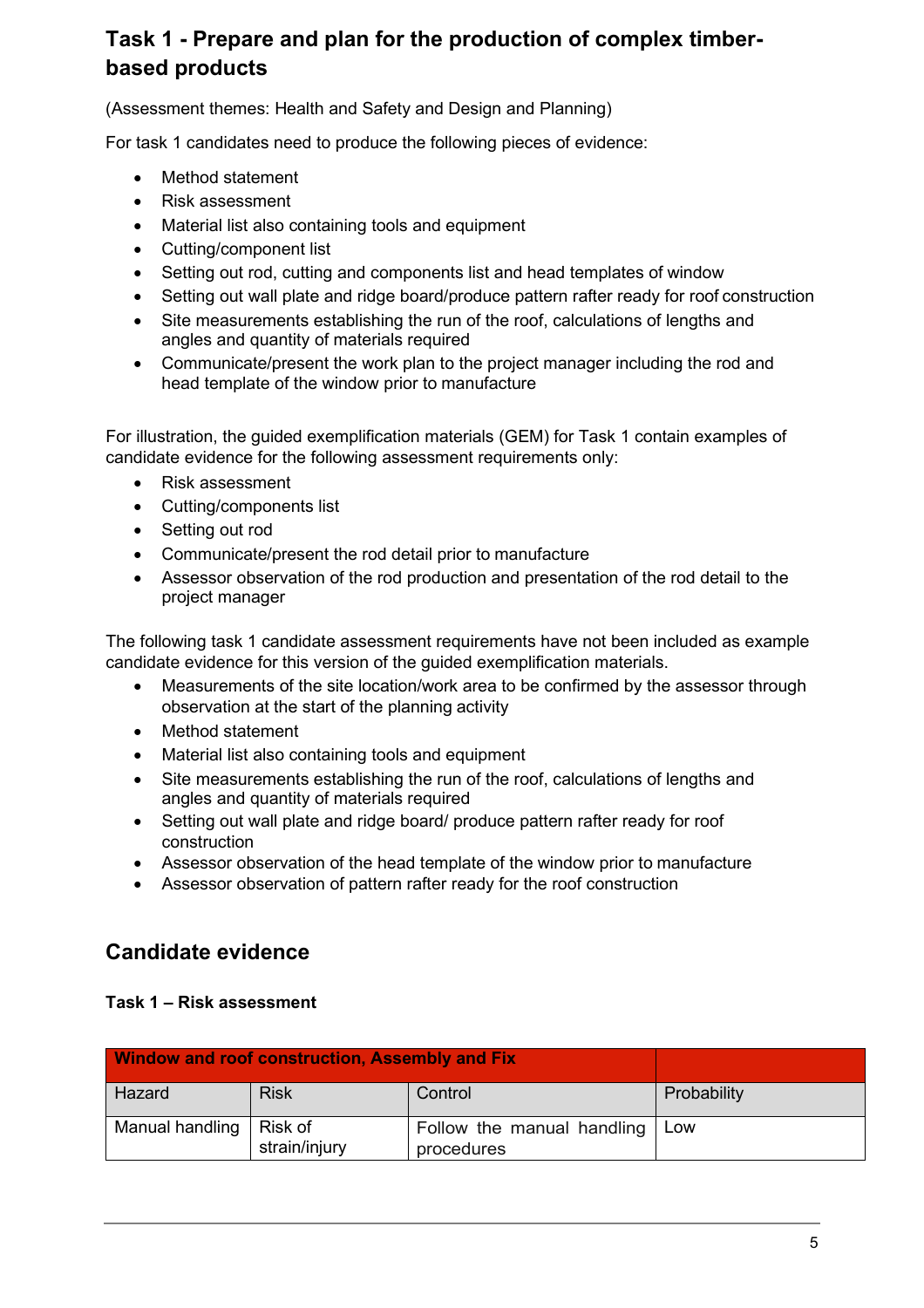| Working at<br>height                    | Falls from height                      | PPE use appropriate access<br>equipment.                                                                                                                                                                                                                   | Low |
|-----------------------------------------|----------------------------------------|------------------------------------------------------------------------------------------------------------------------------------------------------------------------------------------------------------------------------------------------------------|-----|
| Slips, trips and<br>falls               | Risk of injury                         | Work in a tidy manner, keep<br>leads out of the way, safe<br>storage of tools, good lighting,<br>regularly clean up debris and<br>dispose of safely                                                                                                        | Low |
| Falling objects                         | Risk of Injury                         | Wear PPE/safety boots                                                                                                                                                                                                                                      | Low |
| Machine use                             | Risk of<br>injury/death                | Trained on use of machine<br>before use, read<br>manufacturer's instructions.<br>Use guards and safety aids.<br>Inspection of machine and<br>tooling prior to use. PPE as<br>per power tools. Use LEV.                                                     | Low |
| Breathing in saw<br>dust                | Risk of injury                         | PPE. Wear appropriate<br>respirator/dust mask and or<br><b>LEV. Observe COSHH</b><br>requirements                                                                                                                                                          | Low |
| Flying debris                           | Risk of injury                         | Use guards. Use PPE (safety<br>glasses) use LEV Training.                                                                                                                                                                                                  |     |
| Handling power<br>tools                 | Risk of injury                         | Ensure operatives are trained<br>to use power tools, use<br>guards. Inspect tooling<br>regularly for damage,<br>sharpness. Use of LEV to<br>reduce dust. Wear PPE,<br>safety glasses for eyes, ear<br>protection, gloves if<br>necessary, safety footwear. | Low |
| Handling hand<br>tools and<br>equipment | Cuts, abrasions,<br>inhalation of dust | Keep tools in safe place.<br>Good training of operatives.<br>Keep tools sharp so less force<br>is required, reducing the risk<br>of slipping. Use of gloves<br>where appropriate                                                                           | Low |

## <span id="page-5-0"></span>**Commentary**

The candidate demonstrates thorough knowledge and understanding of the types of risks and hazards that accompany the given tasks. The candidate has completed a very comprehensive and complete risk assessment specifically aligning all the risk/hazards identified to relevant controls and their probability of taking place. It is clear, easy to follow and fully articulates the identification of all risks/hazards, the controls and probability for the tasks.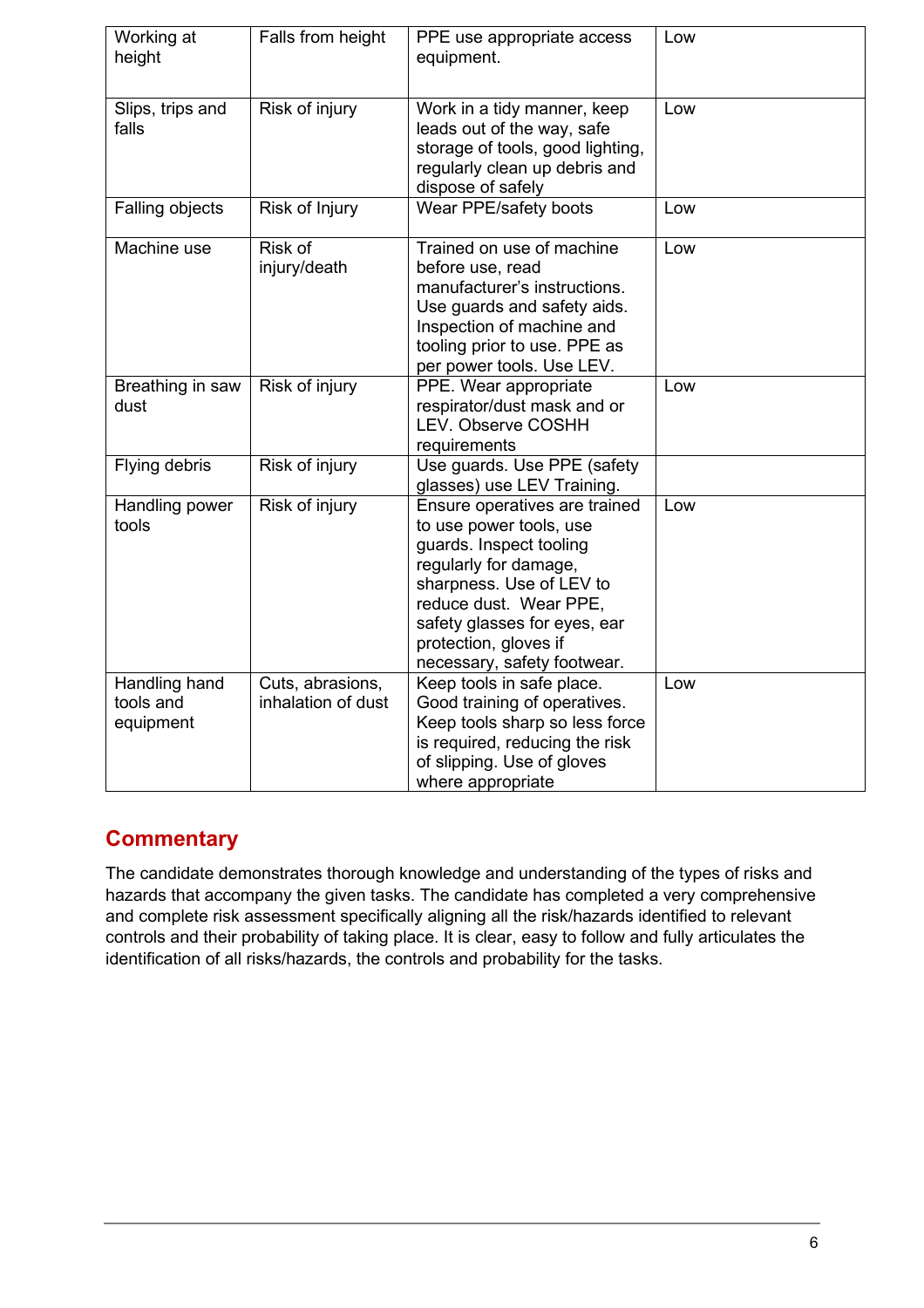# <span id="page-6-0"></span>**Candidate evidence**

### <span id="page-6-1"></span>**Task 1 – Cutting/Component list**

| Item/part               | <b>Name</b>     | <b>Description</b> | Qty            | <b>Species</b><br>/Material | <b>TH x W x L</b>             |                              |                            |                                      |              | <b>Comments</b>                                           |
|-------------------------|-----------------|--------------------|----------------|-----------------------------|-------------------------------|------------------------------|----------------------------|--------------------------------------|--------------|-----------------------------------------------------------|
|                         |                 |                    |                |                             | <b>EX/sawn</b><br>width<br>mm | EX/sawn<br>thickness<br>mm   | Fin.<br><b>Width</b><br>mm | <b>Fin/planed</b><br>thickness<br>mm | Length<br>mm |                                                           |
| <b>Jambs</b>            | J <sub>1</sub>  |                    | $\overline{2}$ | poplar                      | 75                            | 50                           | 69                         | 44                                   | 490          | <b>PSE</b>                                                |
| Head<br><b>sections</b> | HS <sub>1</sub> |                    | $\overline{2}$ | poplar                      | 100                           | 50                           | 95                         | 44                                   | 500          | <b>PSE</b>                                                |
| Cill                    | C <sub>1</sub>  |                    | $\mathbf{1}$   | poplar                      | 75                            | 50                           | 69                         | 44                                   | 500          | <b>PSE</b>                                                |
| Head<br>template        | HT <sub>1</sub> |                    | $\mathbf{1}$   | <b>MDF</b>                  | $\overline{a}$                | $\qquad \qquad \blacksquare$ | 100                        | 12                                   | 600          | <b>Over</b><br>length to<br>allow<br>over-run<br>each end |
| <b>Subcill</b>          | SC <sub>1</sub> |                    | $\mathbf{1}$   | poplar                      | 100                           | 50                           | 94                         | 44                                   | 500          | Pre<br>moulded<br>stock                                   |
| Loose<br>tongue         | LT <sub>1</sub> |                    | $\mathbf{1}$   | <b>Plywood</b>              | $---$                         | $---$                        | 100                        | 9                                    | 200          | To join at<br>apex                                        |
| <b>Dowels</b>           | D               |                    | $\overline{4}$ | <b>Hardwood</b>             | $---$                         | $---$                        |                            | 9                                    | 100          | To join<br>sides and<br>apex                              |

## <span id="page-6-2"></span>**Commentary**

The candidate demonstrates excellent technical knowledge of the cutting and component list required for the tasks, identifying all the required components required with logical groupings including requirements for the joints at springing line and joint material at apex. All sizes are present, with a clear 6mm allowance for planing up the timber. The candidate has shown excellent knowledge and understanding of the material requirements for the gothic window with a comprehensive, easy to follow list, with all information required to perform the tasks.

## <span id="page-6-3"></span>**Candidate evidence**

<span id="page-6-4"></span>**Task 1 – Setting out rod (rod production) and communication of rod detail to the project manager**

#### **Practical Observation Form**

| <b>Assessment ID</b>  | <b>Qualification number</b> |
|-----------------------|-----------------------------|
| 8711-306              | 8711-36                     |
| <b>Candidate name</b> | Candidate number            |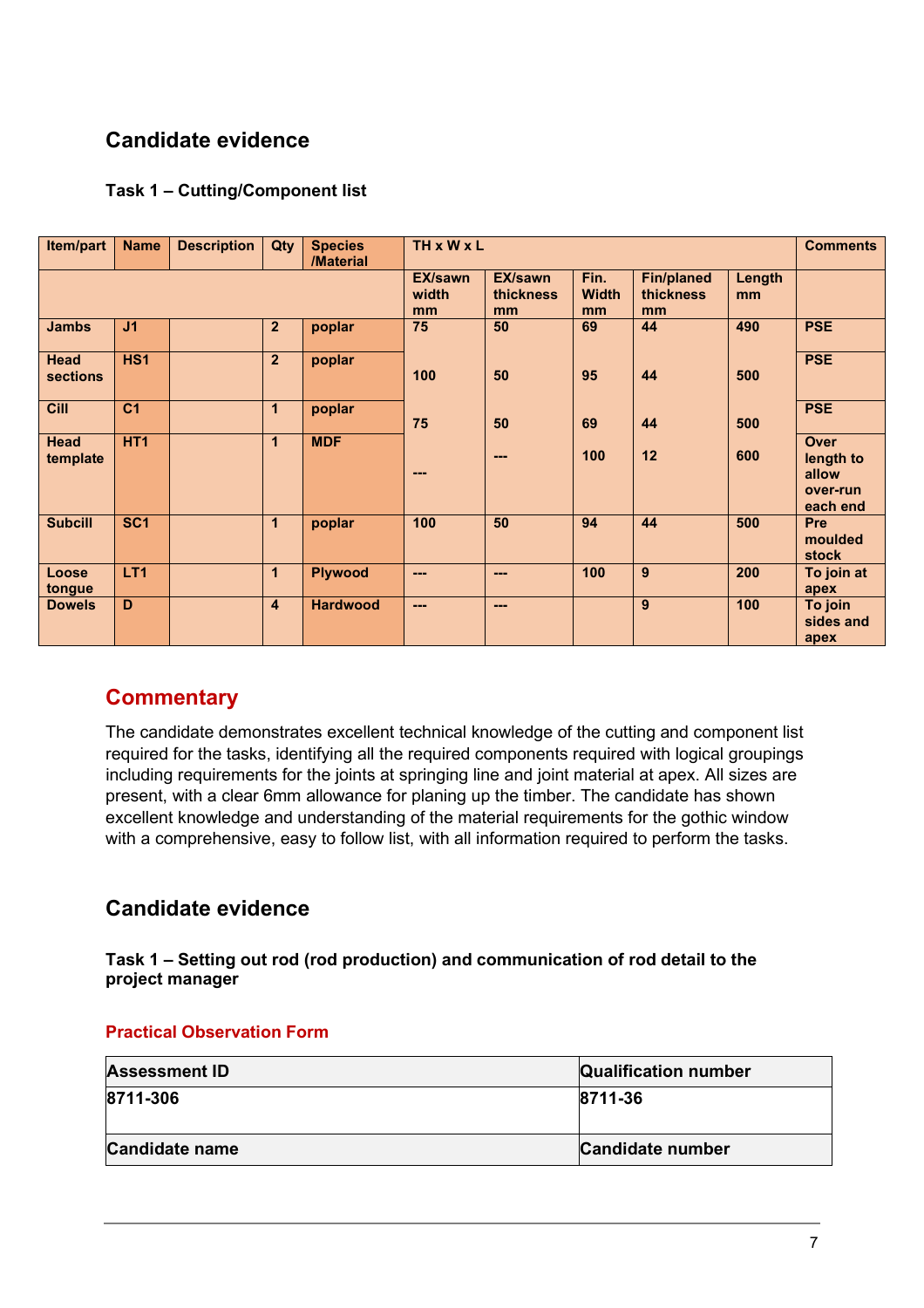| <b>Candidate A</b>       | CG12345                    |
|--------------------------|----------------------------|
|                          |                            |
| Centre name              | <b>Assessment theme</b>    |
| <b>City &amp; Guilds</b> | Setting out details by rod |

| <b>Task</b>                | Notes – detailed, accurate and differentiating notes which<br>identify areas of strength and weakness are necessary to<br>distinguish between different qualities of performance and to<br>facilitate accurate allocation of marks once all evidence has<br>been submitted. |
|----------------------------|-----------------------------------------------------------------------------------------------------------------------------------------------------------------------------------------------------------------------------------------------------------------------------|
| <b>Setting out details</b> | Setting out/rod production                                                                                                                                                                                                                                                  |
| by rod                     | The candidate measured the work areas accurately, remeasured and<br>noted down the measurements.                                                                                                                                                                            |
|                            | The candidate used the correct methods to set out the rod to the<br>correct overall size and set out to the correct shape containing correct<br>line weights with no smudging or erased lines.                                                                              |
|                            | Good detail given to joints, hidden detail shown in broken line, with<br>appropriate proportions and a lot of thought being put into how the<br>curved sections will be joined at the apex and at the springing line.                                                       |
|                            | Loose tongue joint selected for the apex and this is detailed correctly<br>in the drawing, including position of draw-dowels.                                                                                                                                               |
|                            | Tongue positioned in such a way that it will not become exposed in<br>the rebate. Bridle joint selected for joint at springing line, correctly.                                                                                                                             |
|                            | Section details accurate and correct, with measurements of rebate<br>and moulding accurate within 0.5mm                                                                                                                                                                     |
|                            | Rod is annotated, easy to use.                                                                                                                                                                                                                                              |
|                            | The rod is clean, accurate and is easy to read.                                                                                                                                                                                                                             |
|                            | <b>Communication of rod detail</b>                                                                                                                                                                                                                                          |
|                            | The candidate communicates the rod detail fluidly providing an<br>accurate explanation of the rod without any lapses, was clear and<br>detailed and maintained consistent interaction and positive body<br>language throughout.                                             |
|                            | The candidate was able to provide a comprehensive explanation for<br>the rod. Terminology was used correctly and expansively.                                                                                                                                               |

| <b>Assessor signature</b> | <b>Date</b> |
|---------------------------|-------------|
| <b>Assessor A</b>         | 15/12/2020  |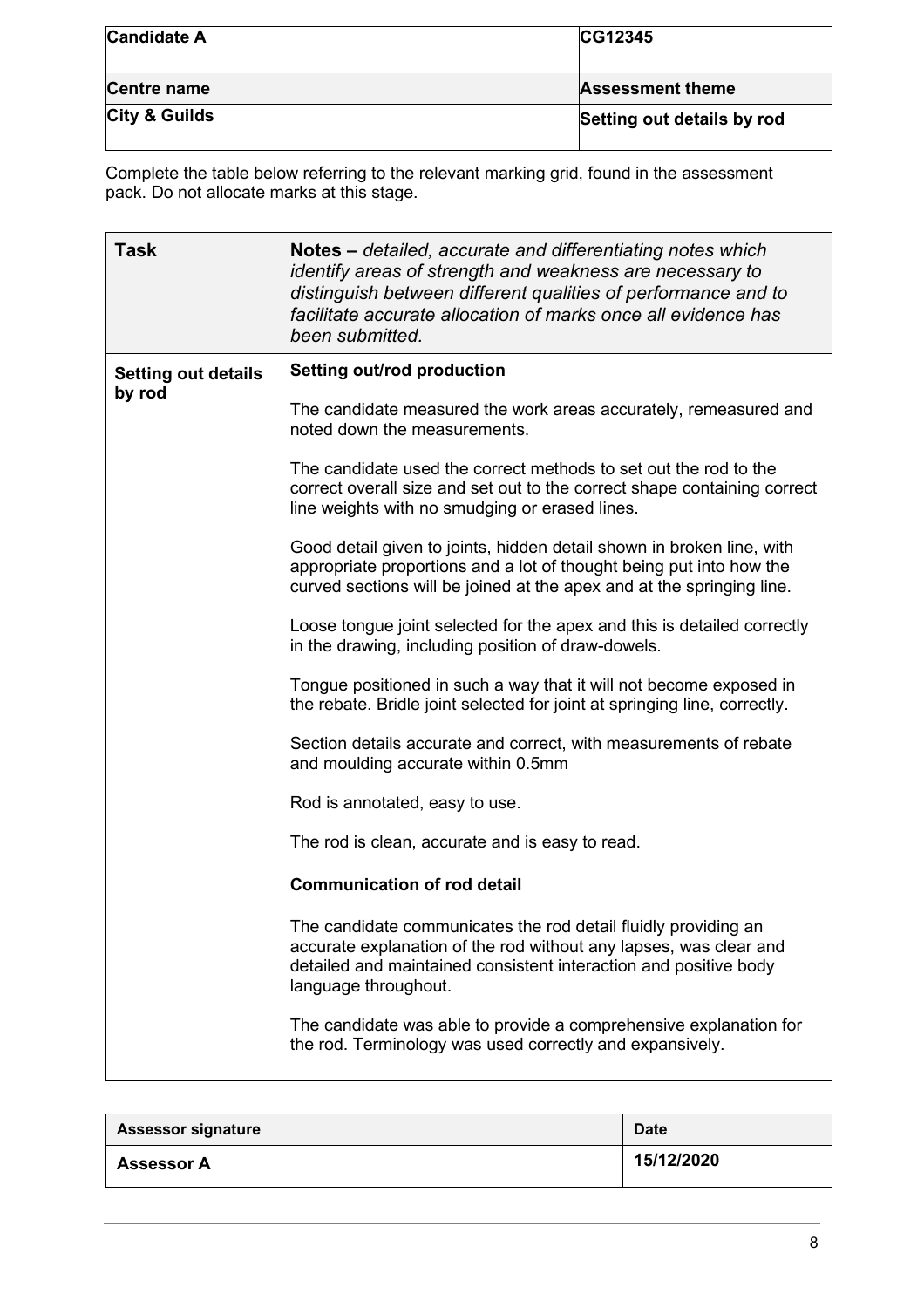# <span id="page-8-0"></span>**Commentary**

The candidate demonstrates an excellent understanding on how to set out details by rod. Producing an exemplary rod with comprehensive detail and accurate within 0.5mm recreating the gothic arch shape, which was correctly centred. The drawing was accurate, detailed and without smudge lines. Joint positions and proportions were all accurate and fully meet the specification requirements. The rod was communicated with a fluid presentation and excellent interaction and body language. The candidate used terminology and language correctly throughout. Overall excellent representation of the rod.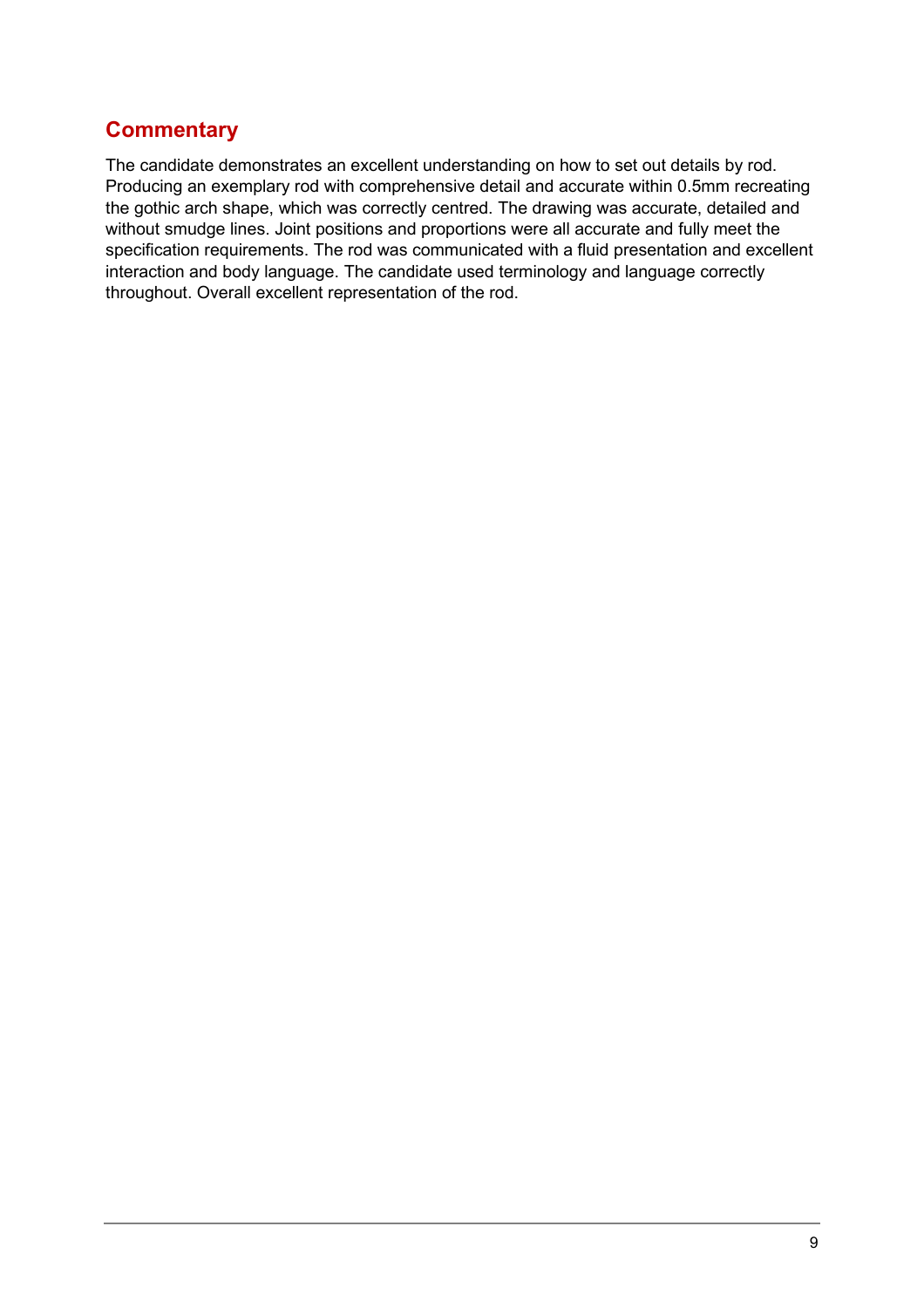## <span id="page-9-0"></span>**Task 2 - Produce complex timber-based products**

(Assessment themes: Health and Safety, Produce complex timber-based products)

For task 2 candidates need to produce the following pieces of evidence:

• Production of components for the gothic arched window and cut roof

For illustration, the guided exemplification materials (GEM) for Task 2 contain examples of candidate evidence for the following assessment requirements

- Assessor observation of jointed and moulded window components ready for assembly
- Assessor observation of first common rafter for main roof

#### **Photographic/video evidence required:**

- $\triangleright$  Photographic evidence of jointed components, joints prior to dry fitting (shoulder lengths, and in comparison, to marking out) - *Illustrated in Task 2 photographic/video evidence section below (photographs XX TBC)*
- $\triangleright$  Video evidence of production of rafter construction at the start and toward its completion - *Illustrated in Task 2 photographic/video evidence section below (videos XX TBC)*
- Photographic evidence of completed rafter construction *Illustrated in Task 2 photographic/video evidence section below (photographs XX TBC)*

## <span id="page-9-1"></span>**Candidate evidence**

#### <span id="page-9-2"></span>**Task 2 – Produce timber-based products**

#### **Practical Observation Form**

| <b>Assessment ID</b>     | <b>Qualification number</b>                     |
|--------------------------|-------------------------------------------------|
| 8711-306                 | 8711-36                                         |
| <b>Candidate name</b>    | <b>Candidate number</b>                         |
| <b>Candidate A</b>       | <b>CG12345</b>                                  |
| <b>Centre name</b>       | <b>Assessment theme</b>                         |
| <b>City &amp; Guilds</b> | <b>Produce complex timber-based</b><br>products |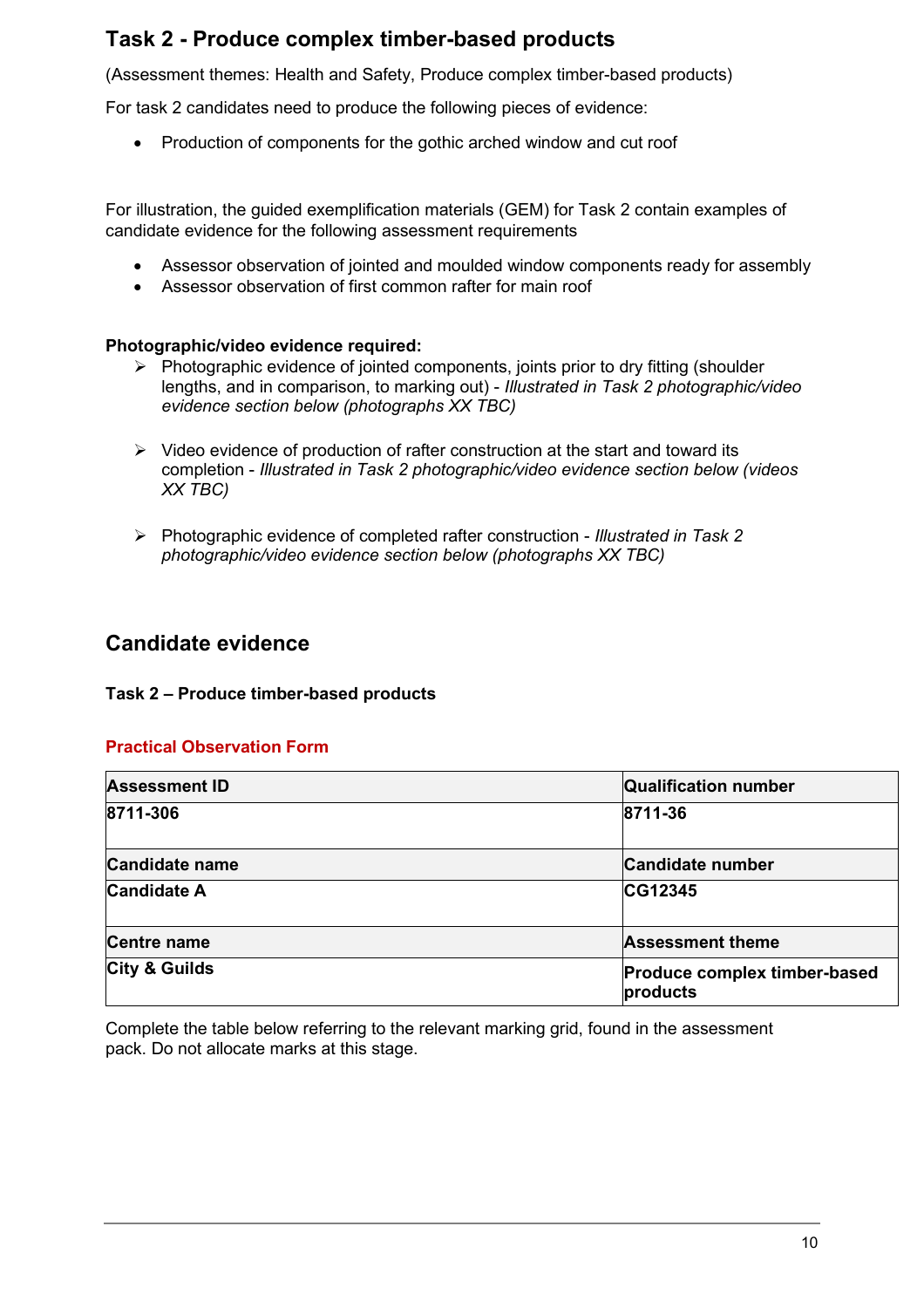| <b>Task</b>                            | Notes – detailed, accurate and differentiating notes which identify areas<br>of strength and weakness are necessary to distinguish between different<br>qualities of performance and to facilitate accurate allocation of marks                                         |
|----------------------------------------|-------------------------------------------------------------------------------------------------------------------------------------------------------------------------------------------------------------------------------------------------------------------------|
|                                        | once all evidence has been submitted.                                                                                                                                                                                                                                   |
| <b>Produce complex</b><br>timber-based | <b>Window and roof:</b>                                                                                                                                                                                                                                                 |
| products – Window<br>and Roof          | The candidate followed an efficient and logical order for both window and roof.<br>Calculations were accurate and attention paid to all defects and the effects of<br>these were minimised correctly (cut out and put to rear). Marking out was<br>secure and accurate. |
|                                        | Joints accurately cut, and fit "off the saw" with minimal paring or "doctoring" of<br>joints (shoulder or face of tenons) required.                                                                                                                                     |
|                                        | Tolerances across both window and roof products exceed given tolerances.                                                                                                                                                                                                |
|                                        | The completed window and roof were of an excellent quality with a defect free<br>finish and assemble ready.                                                                                                                                                             |
|                                        | The selection and use of tools and equipment were correct through all tasks.<br>The candidate showed excellent handling skills and maintained the tools well<br>throughout the task.                                                                                    |
|                                        | Continuous consideration to safe and efficient operation of power tools. LEV<br>used to prevent excess dust.                                                                                                                                                            |
|                                        | The candidate inspected the machines thoroughly before use and the<br>candidate operated the machines professionally with a high degree of<br>accuracy.                                                                                                                 |
|                                        | Minimal waste of materials (within tolerance).                                                                                                                                                                                                                          |
|                                        | All work areas kept clean, working safely throughout and waste removed and<br>disposed of in line with legislation.                                                                                                                                                     |

| <b>Assessor signature</b> | <b>Date</b> |
|---------------------------|-------------|
| <b>Assessor A</b>         | 15/12/2020  |

## <span id="page-10-0"></span>**Photographic/video evidence for Task 2**

 $\triangleright$  Photographic evidence of jointed components

*Placement Holder –* Photographic evidence will show measurements and calculations made, setting up and marking out (including face marks, mortice/shoulder lines and gauging lines). All joint components production during construction, at beginning, middle and upon completion and joints prior to dry fitting (shoulder length and in comparison, to setting and marking out). To include tool and machine work. Photographs should show accuracy, complete jointing and detail tolerances including waste, where required.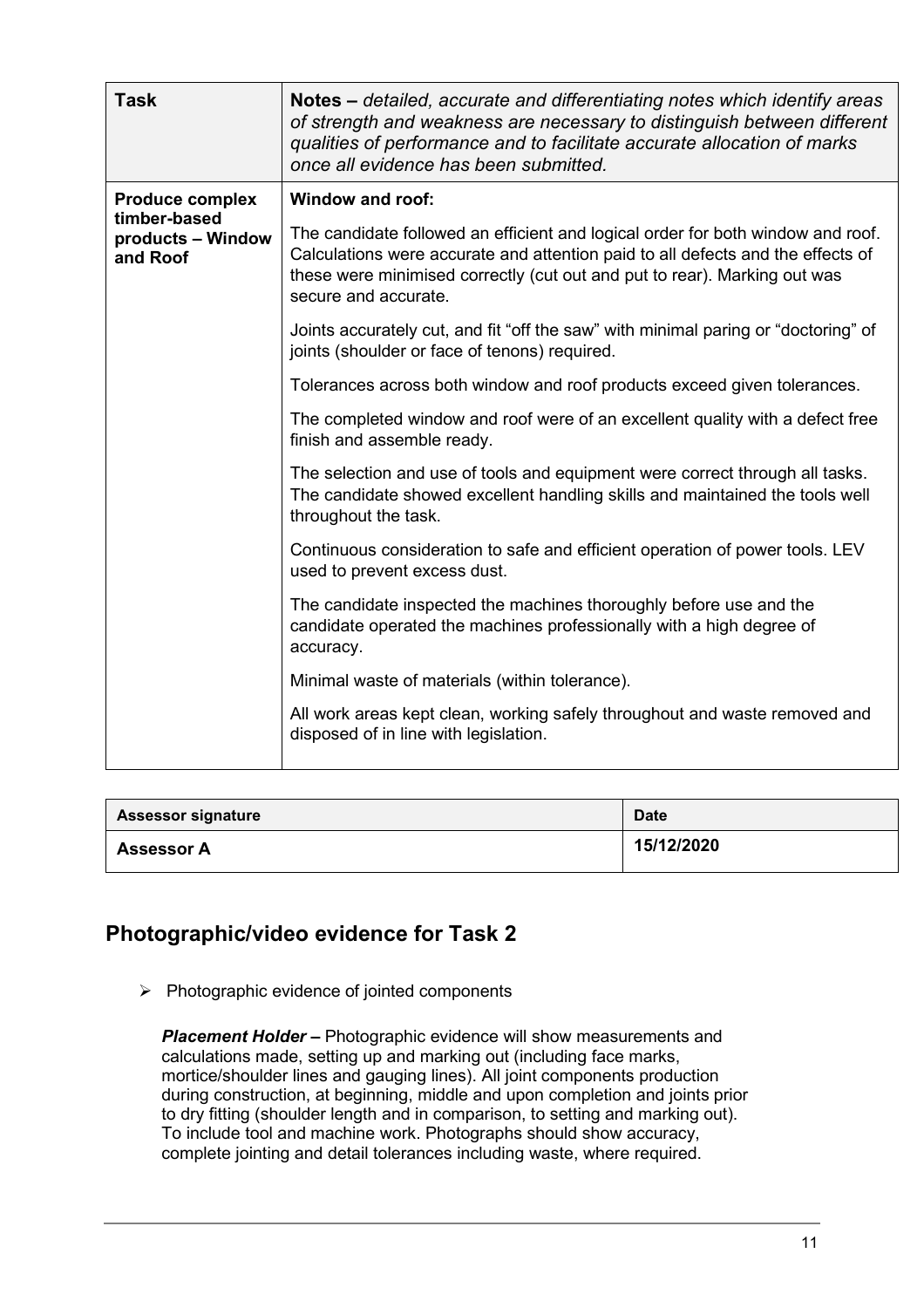$\triangleright$  Video evidence of production of rafter construction at the start and toward its completion

*Placement Holder* – Video evidence will show sequenced frames of the production of the first crafter, with beginning, middle and close to completion sequences. Video sequence should show high quality finish and accuracy in the production of the rafters and safe use of machines and tooling and detail tolerances including waste, where required.

 $\triangleright$  Photographic evidence of completed rafter construction.

**Placement Holder –** Photographic evidence will show pattern marked out clearly with margin. Completed rafter construction with close up of front and side elevation detailing plumb and birdsmouth cuts. Photographs will show a high-quality finish of the completed construction.

## <span id="page-11-0"></span>**Commentary**

The candidate demonstrated excellent knowledge of the task requirements, setting out and planning the work well. All of the defects taken into consideration and minimised as part of the preparation with knots placed appropriately to reduce impact.. The tools and equipment were identified and calculations and marking out was accurate. The candidates demonstrated excellent understanding of the production process using exemplary techniques and skills when producing the roof/window components. The candidate used tools and machinery correctly and in line with health and safety regulations and manufacturer's instructions. Overall, the candidate produced excellent quality components for both the carpentry and joinery products (exceeding tolerance), in ready for assembly with minimal adjustment during dry fit.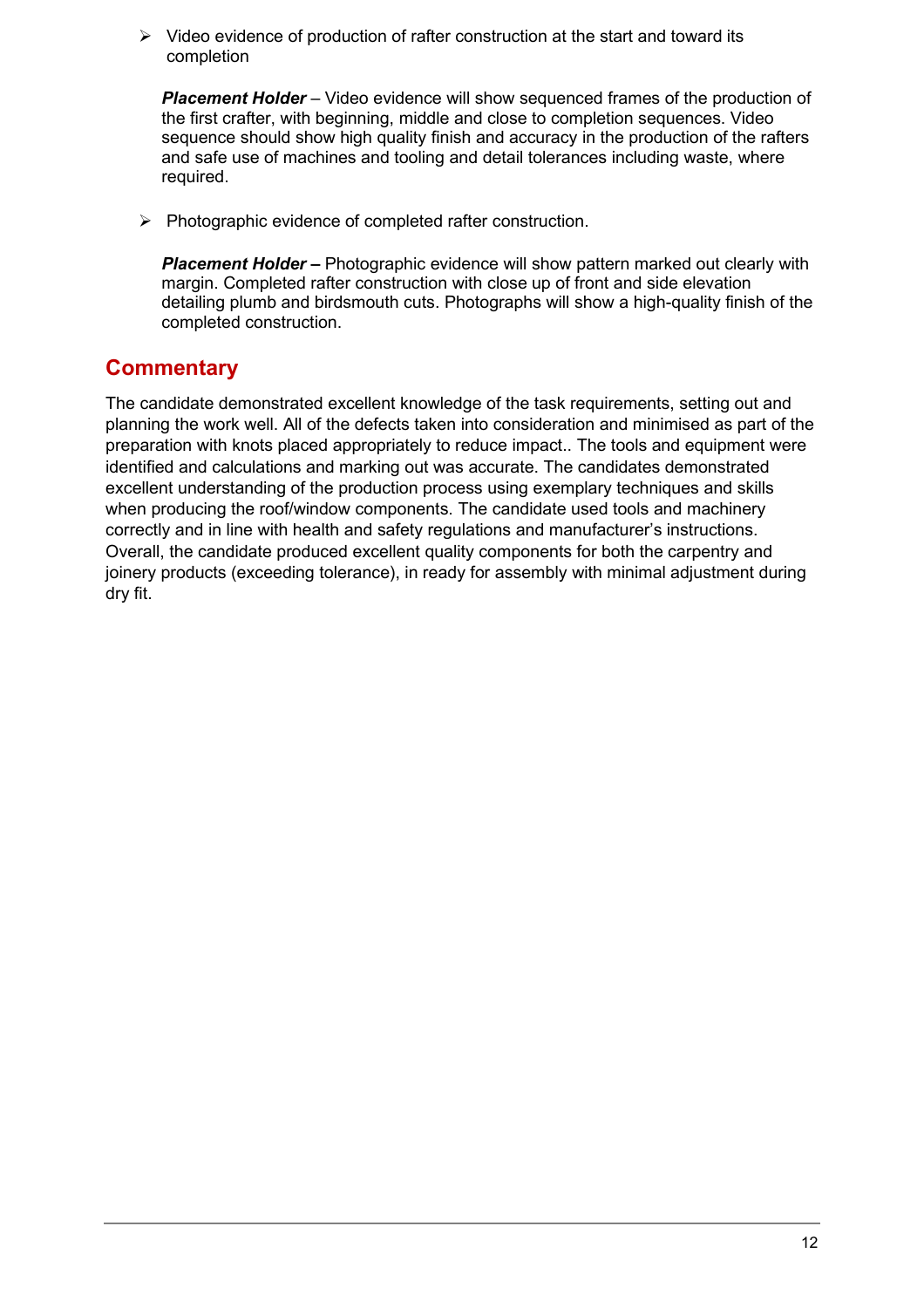# <span id="page-12-0"></span>**Task 3 - Assemble and fix complex timber-based products**

(Assessment themes: Health and Safety, Assemble and fix complex timber-based products)

For task 3 candidates need to produce the following pieces of evidence

• Assemble and finish of the gothic arched window and roof

For illustration, the guided exemplification materials (GEM) for Task 3 contain examples of candidate evidence for the following assessment requirements

- Assessor observation of finished gothic arched window ready for decorative finish
- Assessor observations of roof complete with dormer ready for window to be fitted

#### **Photographic/video evidence required**

Window:

- $\triangleright$  Video evidence of the gothic arched window in construction and at completion with quality of finish shown - *Illustrated in Task 3 photographic/video evidence section below (video XX TBC)*
- Photographic evidence of finished faces, including inside faces *Illustrated in Task 3 photographic/video evidence section below (photograph XX TBC)*
- Photographic evidence of faces and joint fittings *Illustrated in Task 3 photographic/video evidence section below (photograph XX TBC)*

Roof:

- $\triangleright$  Video evidence of the roof in construction and at completion with quality of finish shown - *Illustrated in Task 3 photographic/video evidence section below (video XX TBC)*
- $\triangleright$  Video evidence of dormer in construction and at completion with quality of finish shown - *Illustrated in Task 3 photographic/video evidence section below (video XX TBC)*
- Photographic evidence of roof showing fit of rafters' top and bottom *Illustrated in Task 3 photographic/video evidence section below (photograph XX TBC*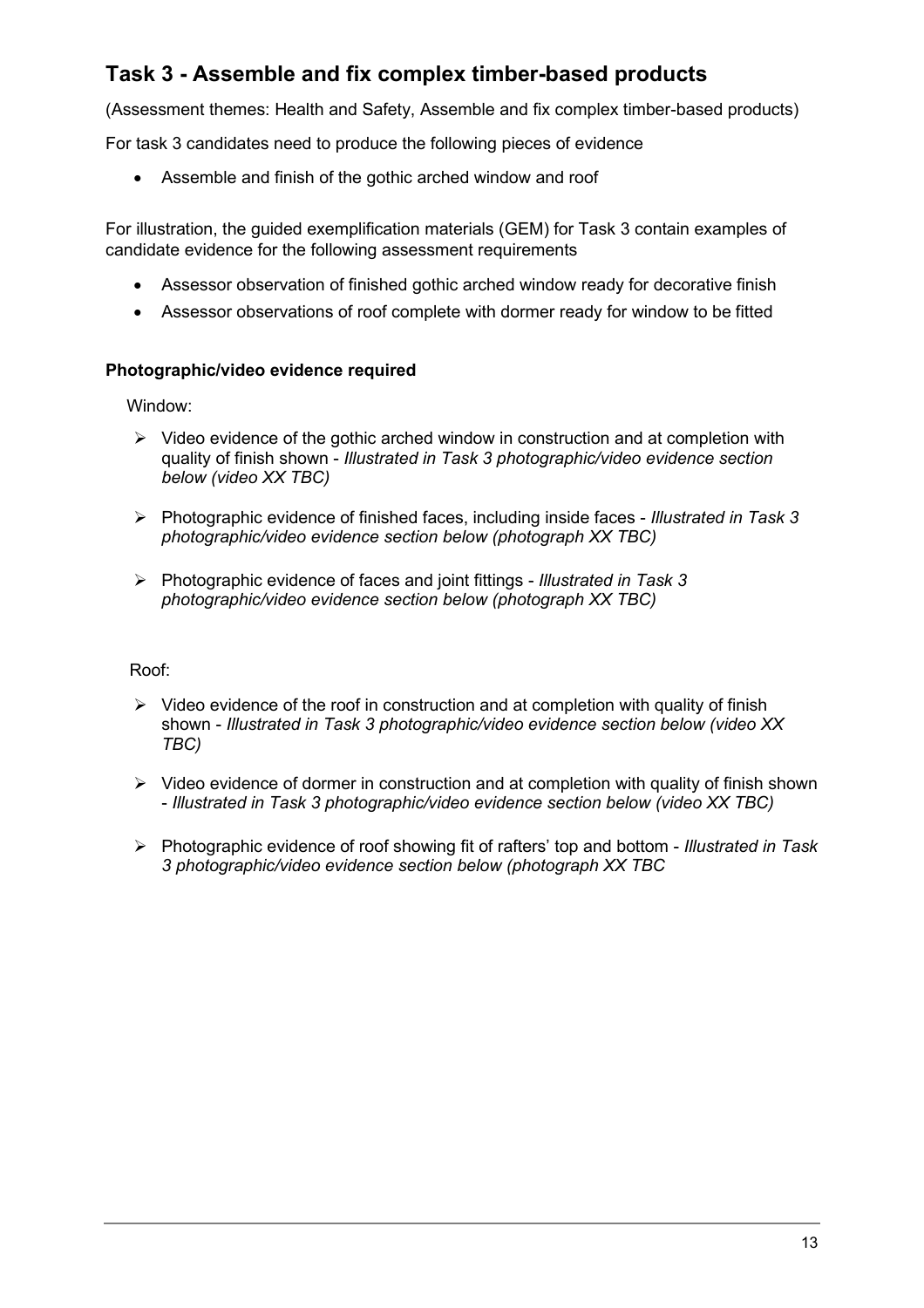## <span id="page-13-1"></span><span id="page-13-0"></span>**Task 3 – Assemble and fix complex timber-based components**

## **Practical Observation Form**

| <b>Assessment ID</b>     | <b>Qualification number</b>        |
|--------------------------|------------------------------------|
| 8711-306                 | 8711-36                            |
| <b>Candidate name</b>    | <b>Candidate number</b>            |
| <b>Candidate A</b>       | CG12345                            |
| <b>Centre name</b>       | <b>Assessment theme</b>            |
| <b>City &amp; Guilds</b> | <b>Assemble and fix components</b> |

| <b>Task</b>                       | Notes – detailed, accurate and differentiating notes which identify areas<br>of strength and weakness are necessary to distinguish between different<br>qualities of performance and to facilitate accurate allocation of marks<br>once all evidence has been submitted.                                                                                                                                                                                                                                                                                                                                      |  |  |
|-----------------------------------|---------------------------------------------------------------------------------------------------------------------------------------------------------------------------------------------------------------------------------------------------------------------------------------------------------------------------------------------------------------------------------------------------------------------------------------------------------------------------------------------------------------------------------------------------------------------------------------------------------------|--|--|
| Dry fit and adjust<br>components  | Window:<br>The candidate followed an efficient and logical sequence, with good<br>forethought and planning and consistent checking as dry fit progressed.                                                                                                                                                                                                                                                                                                                                                                                                                                                     |  |  |
|                                   | Window dry fitted as a whole, laying it on a flat surface to check fit of<br>shoulders. Minimal adjustments required, as the components were well<br>produced. Apex joint dry fitted with draw dowels to check dowel bore position.                                                                                                                                                                                                                                                                                                                                                                           |  |  |
|                                   | All inside edges cleaned up prior to assembly.                                                                                                                                                                                                                                                                                                                                                                                                                                                                                                                                                                |  |  |
|                                   | Not required for roof:                                                                                                                                                                                                                                                                                                                                                                                                                                                                                                                                                                                        |  |  |
|                                   |                                                                                                                                                                                                                                                                                                                                                                                                                                                                                                                                                                                                               |  |  |
| <b>Assemble/fix</b><br>components | Window:                                                                                                                                                                                                                                                                                                                                                                                                                                                                                                                                                                                                       |  |  |
|                                   | The candidate prepared the area for assembly of window, with bench bearers<br>in place along with cramps, adhesives, components, and all required tools<br>ready before final assembly began. Assembly progressed smoothly, with just a<br>little adjustment required at the apex to line the two sections properly. Overall,<br>well assembled with close joints, cramping blocks used, no damage to stiles<br>from assembly. Faces flushed with smoothing plane, all edges finished to a<br>high standard. No adhesive residue, as all excess was wiped away with damp<br>cloth immediately after assembly. |  |  |
|                                   | No shown error and an excellent quality finish.                                                                                                                                                                                                                                                                                                                                                                                                                                                                                                                                                               |  |  |
|                                   | Finished product fully protected from damage and all work areas kept clean,<br>working safely throughout.                                                                                                                                                                                                                                                                                                                                                                                                                                                                                                     |  |  |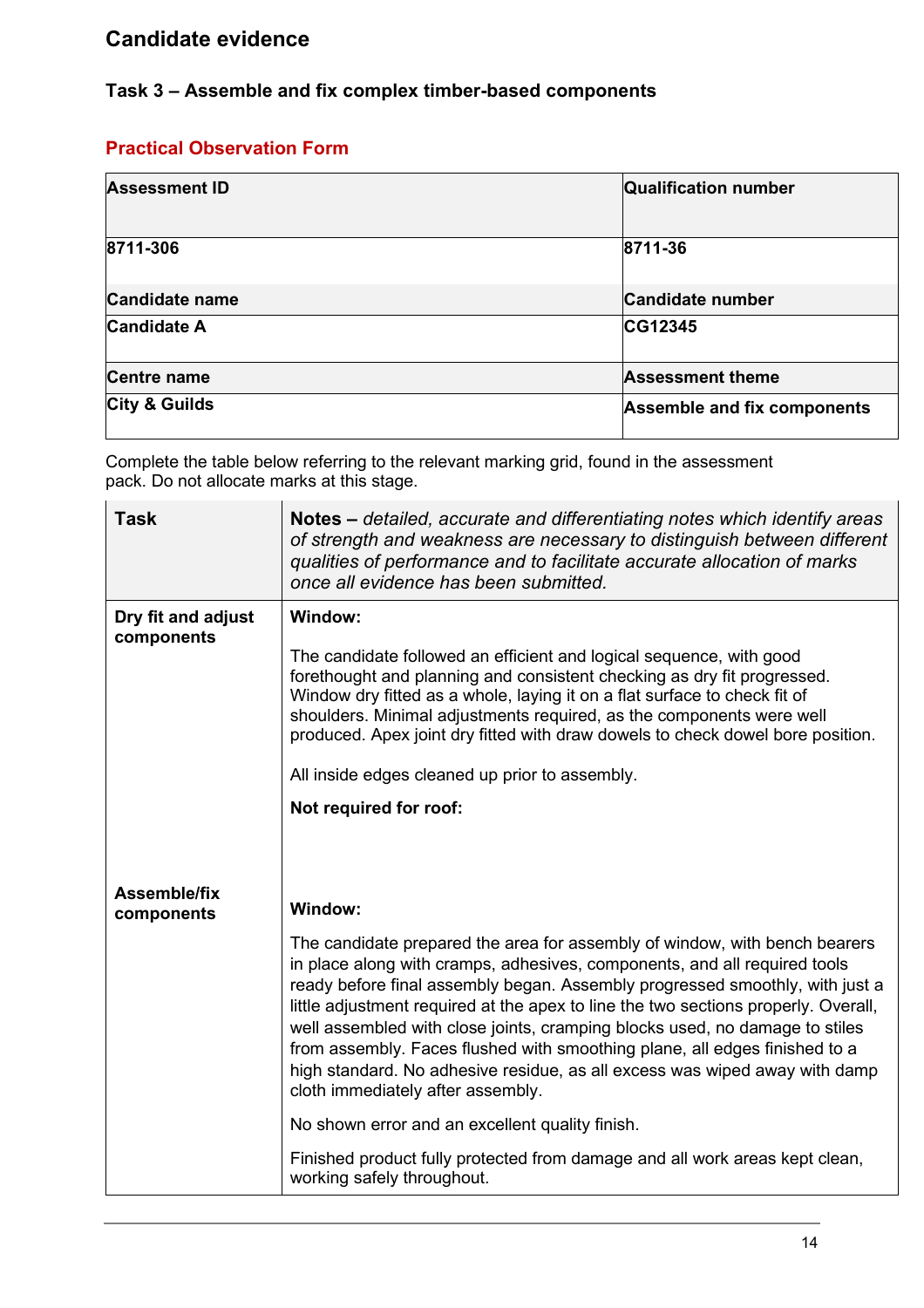| <b>Task</b> | Notes – detailed, accurate and differentiating notes which identify areas<br>of strength and weakness are necessary to distinguish between different<br>qualities of performance and to facilitate accurate allocation of marks<br>once all evidence has been submitted.                                                                                                                                             |
|-------------|----------------------------------------------------------------------------------------------------------------------------------------------------------------------------------------------------------------------------------------------------------------------------------------------------------------------------------------------------------------------------------------------------------------------|
|             | Roof:                                                                                                                                                                                                                                                                                                                                                                                                                |
|             | The candidate laid out the roof ready for assembly with all components,<br>equipment, and tools ready prior to commencing erection of roof structure. All<br>components fixed accurately, with only one minor gap in a plumb cut due to a<br>slight twist to one component. Dimensions are correct and to specification<br>meeting tolerances. No damage to rafters whilst fixing. All components<br>securely fixed. |
|             | Overall sizes are correct well within tolerances and the finished roof is of an<br>excellent quality, structurally sound with no movements in joints.                                                                                                                                                                                                                                                                |

| <b>Assessor signature</b> | <b>Date</b> |
|---------------------------|-------------|
| <b>Assessor A</b>         | 15/12/2020  |

## <span id="page-14-0"></span>**Photographic/video evidence for Task 3**

Window:

 $\triangleright$  Video evidence of the gothic arched window in construction and at completion with quality of finish shown

*Placement Holder –* Video evidence will show sequenced frames of the assemble and fix of the gothic arched window at beginning, middle and upon completion. It will show the accuracy of dry fit and assembly fit and detail tolerances. To include video sequence of final finish

 $\triangleright$  Photographic evidence of finished faces, including inside faces

*Placement Holder –* Photographic evidence will show finished faces, including inside faces. Outside edge showing joint fit and wedging, close up and will show clean faces without abrasions.

 $\triangleright$  Photographic evidence of faces and all joint fittings

*Placement Holder –* Photographic evidence will show fit of shoulders, finished faces including inside faces and all joints of the window showing and tolerances. Photographs will show high quality finish without defects

Roof:

 $\triangleright$  Video evidence of the roof in construction and at completion with quality of finish shown

*Placement Holder –* Video evidence will show sequenced frames of the assemble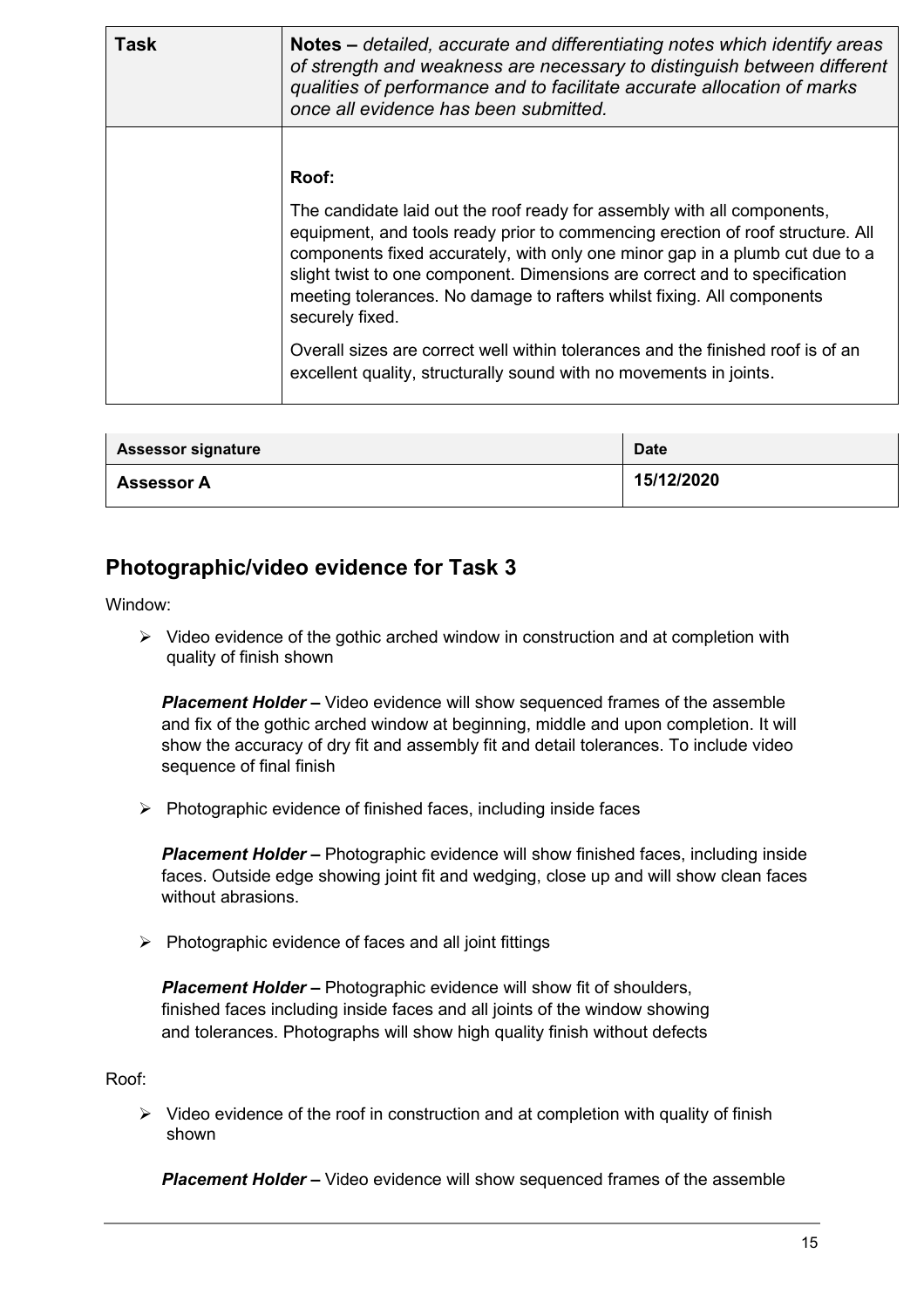and fix of the roof at beginning, middle and upon completion. It will show accuracy of component adjustment and assemble fit, straight edge over the tops of the rafters to and detail tolerances. To include Video sequence of final finish.

 $\triangleright$  Video evidence of dormer in construction and at completion with quality of finish shown

*Placement Holder –* Video evidence will show sequenced frames of the dormer in the assemble and fix at beginning, middle and upon completion. It will show high quality finish without error and detail tolerances. To include video sequence of final finish.

 $\triangleright$  Photographic evidence of roof showing fit of rafters' top and bottom

*Placement Holder –* Photographic evidence of roof showing fit of rafters' top and bottom showing high quality finish without defects and detail tolerances. To include photographs of final finish.

## <span id="page-15-0"></span>**Commentary**

The candidate demonstrated exemplary knowledge and skills to dry fit, assemble and fix the complex timber-based products and components of the task to specification. The candidate prepared well and used tools correctly and showed excellent technique. Joints were fitted accurately with minimal adjustments required. One minor gap in a plumb, otherwise all tolerances met or exceeded. The candidate handled the components carefully without damage. The candidate worked safely and logical throughout the task. Overall, an excellent quality of finish for both the window and roof structure.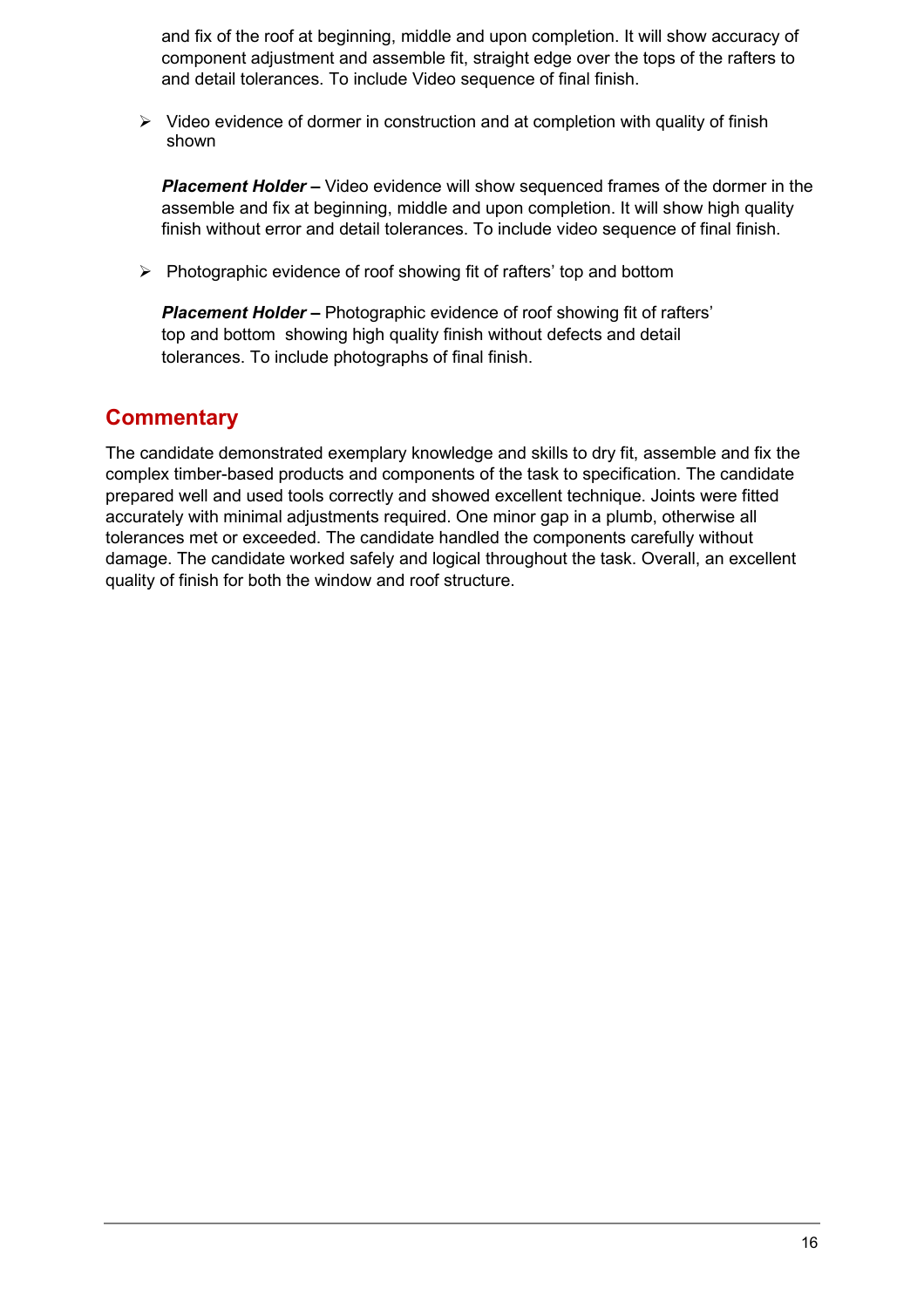# <span id="page-16-0"></span>**Task 4 - Install complex timber-based products and components**

## **(Assessment theme: Health and Safety, Install complex timber-based products and components)**

For task 4 candidates need to produce the following pieces of evidence

• Gothic arch window fitted to dormer opening

For illustration, the guided exemplification materials (GEM) for Task 4 contain examples of candidate evidence for the following assessment requirements

• Assessor observation of gothic arch window fitted to dormer

#### **Photographic/video evidence required**

- Photographic evidence of horns cut off and finish to the ends *Illustrated in Task 4 photographic/video evidence section below (photographs XX TBC)*
- $\triangleright$  Video evidence of gothic arched window fitting into the dormer. Video sequence to show start of fitting, middle and completion, showing the finished installation - *Illustrated in Task 4 photographic/video evidence section below (video XX TBC)*
- Photographic evidence showing plumb and level of window fitting *Illustrated in Task 4 photographic/video evidence section below (photographs XX TBC)*

## <span id="page-16-1"></span>**Candidate evidence**

#### <span id="page-16-2"></span>**Task 4 - Install complex timber-based products and components**

## **Practical Observation Form**

| <b>Assessment ID</b>     | <b>Qualification number</b> |
|--------------------------|-----------------------------|
| 8711-306                 | 8711-36                     |
| <b>Candidate name</b>    | Candidate number            |
| <b>Candidate A</b>       | <b>CG12345</b>              |
| <b>Centre name</b>       | <b>Assessment theme</b>     |
| <b>City &amp; Guilds</b> | Installation of item        |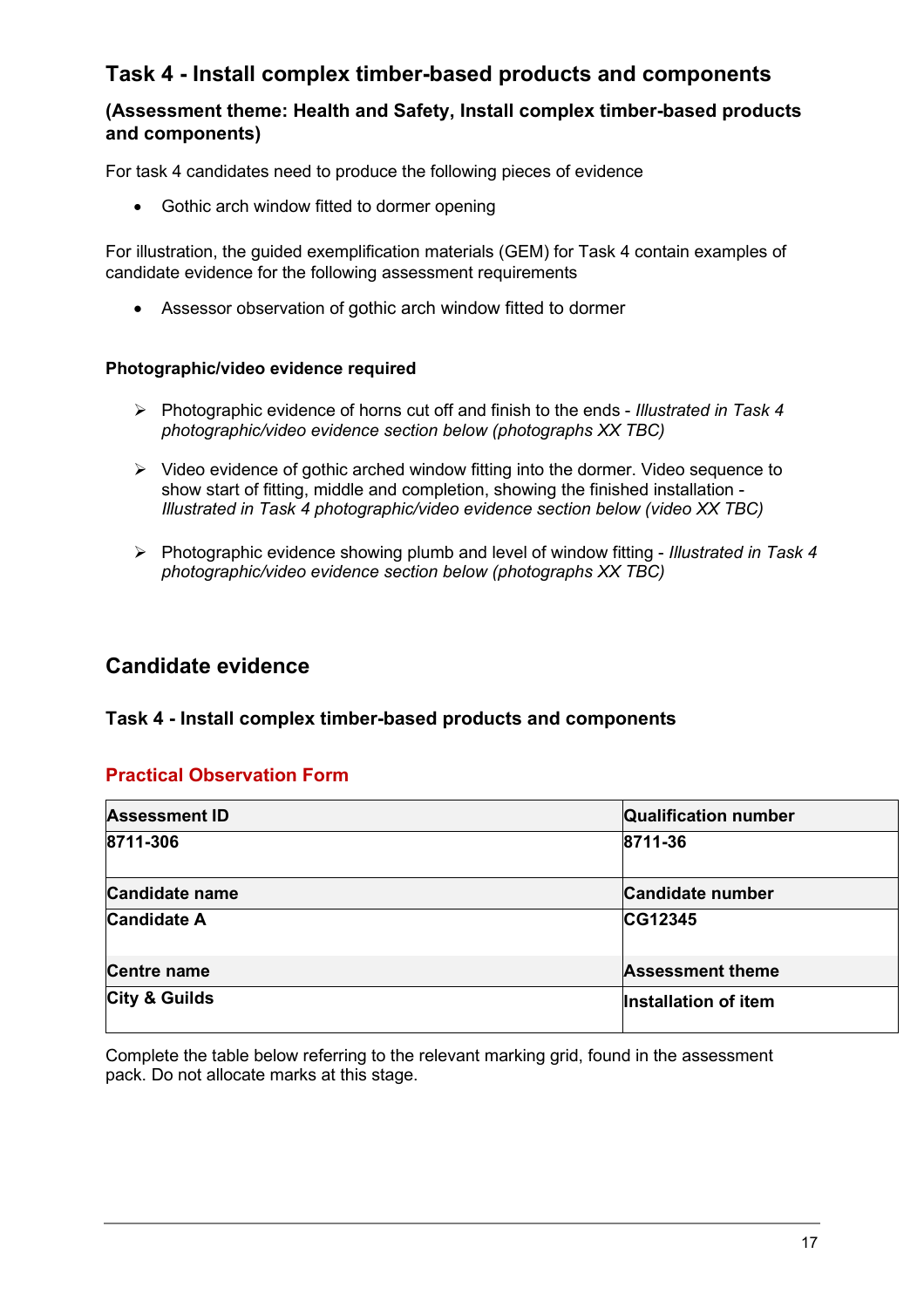| <b>Task</b>          | Notes – detailed, accurate and differentiating notes which identify areas<br>of strength and weakness are necessary to distinguish between different<br>qualities of performance and to facilitate accurate allocation of marks<br>once all evidence has been submitted.                                                                                                                                                                                                                                                                                                                                                                                                                                                                                             |
|----------------------|----------------------------------------------------------------------------------------------------------------------------------------------------------------------------------------------------------------------------------------------------------------------------------------------------------------------------------------------------------------------------------------------------------------------------------------------------------------------------------------------------------------------------------------------------------------------------------------------------------------------------------------------------------------------------------------------------------------------------------------------------------------------|
| Installation of item | The candidate protected the area fully and handled the items carefully to<br>prevent from damage. The candidate followed an efficient and logical<br>sequence for the installation.<br>Exemplary use of all equipment and tools. Horns removed neatly from window,<br>with no breakout. Handled carefully to avoid any damage to edges or faces.<br>The candidate set up well with a horse to carry out cuts safely and efficiently.<br>Window fixed to opening plumb, and well within tolerance and secure.<br>No damage to item when being fixed. The completed work is finished to a high<br>quality standard.<br>Clean workstation throughout task, tools neat, all debris correctly disposed of<br>and safe working procedure demonstrated throughout the task. |
|                      |                                                                                                                                                                                                                                                                                                                                                                                                                                                                                                                                                                                                                                                                                                                                                                      |

| <b>Assessor signature</b> | <b>Date</b> |
|---------------------------|-------------|
| <b>Assessor A</b>         | 15/12/2020  |

## <span id="page-17-0"></span>**Photographic/video evidence for Task 4**

 $\triangleright$  Photographic evidence of horns cut off and finish to the ends

*Placement Holder –* Photographic evidence will show close up of horns cut off and finish to the ends. Photos should show all horns removed neatly without break out.

 $\triangleright$  Video evidence of gothic arched window fitting into the dormer

*Placement Holder –* Video evidence will show sequenced frames at the start, middle and at completion of gothic arched window installation to dormer. Close up of quality of finish, free from damage during final installation.

 $\triangleright$  Photographic evidence showing plumb and level of window fitting

*Placement Holder –* Photographic evidence will show plumb, spacing and level of window fitting and detail tolerances.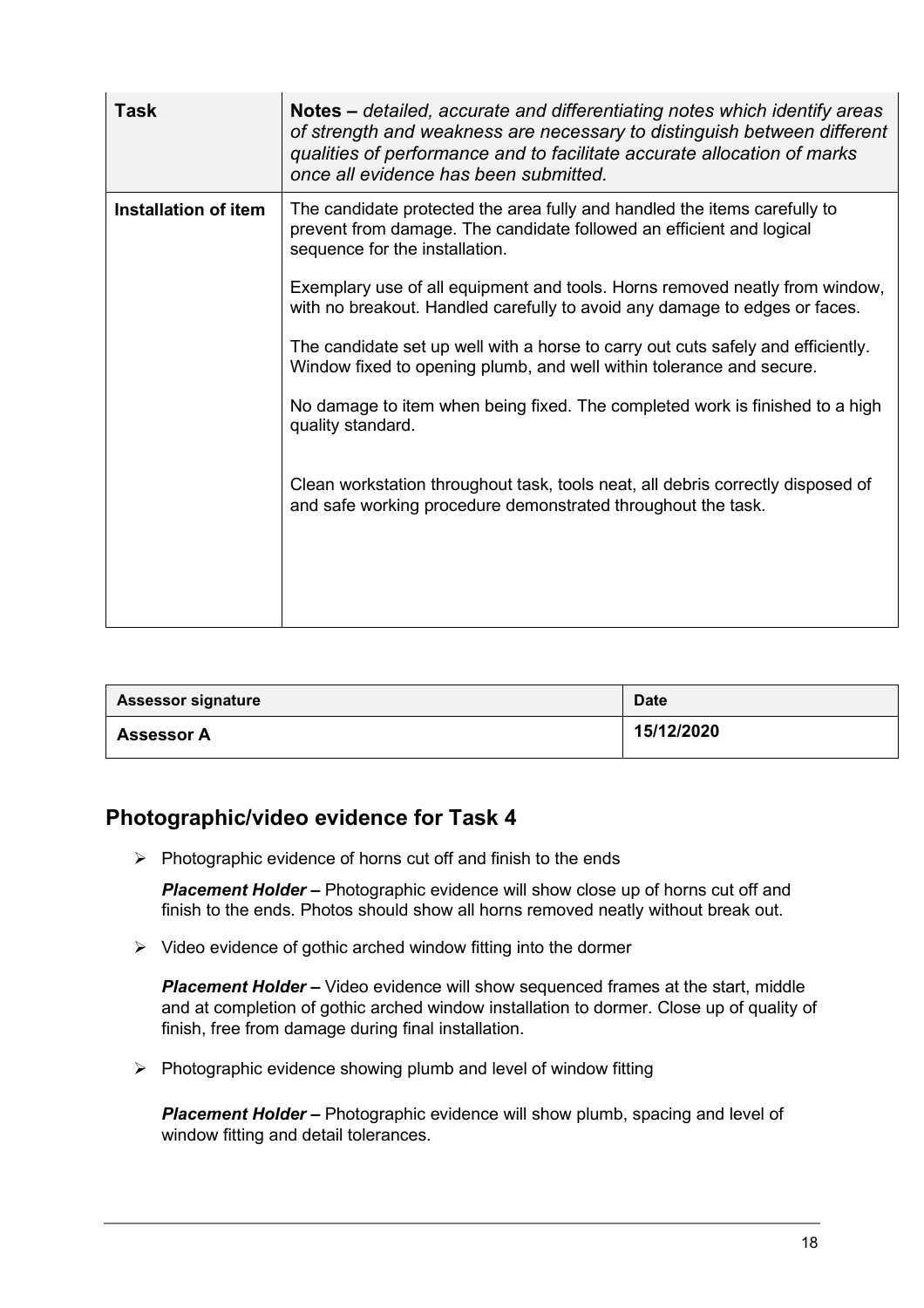## <span id="page-18-0"></span>**Commentary**

The candidate demonstrated excellent knowledge and skills to install the window component. The candidate ensured the area was thoroughly protected and items handled carefully. The candidate was able to install the window component, without damage. It was positioned correctly to plumb, level and spaced accurately. Considerable care was given when fixing the finished item. All work areas kept clean and safe working procedure demonstrated throughout the task The installation and quality of finish is of a very high standard.